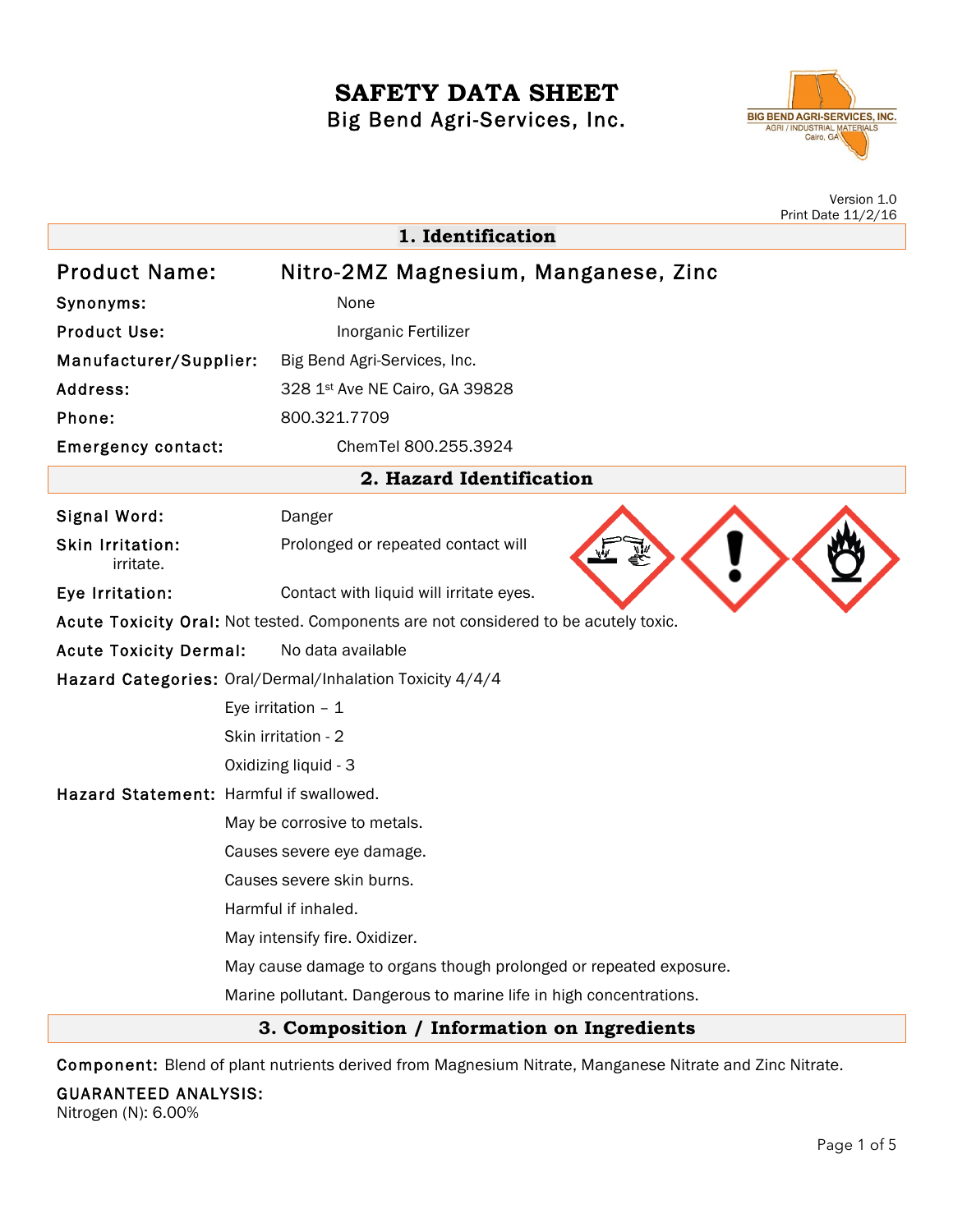6.00% Nitrate Nitrogen (N) Magnesium (Mg): 2.00% 2.00% Water Soluble Magnesium (Mg) Manganese (Mn): 5.00% 5.00% Water Soluble Manganese (Mn) Zinc (Zn): 5.00% 5.00% Water Soluble Zinc (Zn) CAS Number: Proprietary Weight %: 100.00

## **4. First Aid Measures**

Eye: Rinse cautiously with water for several minutes. Remove contact lenses, if present and easy to do. Continue rinsing. Obtain medical attention if irritation persists.

Skin: Remove contaminated clothing. Wash skin thoroughly with soap and water. Get medical attention if irritation continues.

Inhalation: Move to fresh air. Obtain medical attention if irritation develops.

Ingestion: Drink large volumes of water. Call a physician or poison control center.

Indication of Immediate Medical Attention and Special Treatment Needed: In the event of an adverse response, treatment should be directed toward control of the symptoms and the clinical condition of the patient.

## **5. Fire Fighting Measures**

Extinguishing Media: Use water. Do not use dry chemicals or foam. CO<sub>2</sub> or halon may provide limited control.

Specific Hazards Arising from the Chemical: Product may release ammonia, carbon, metal oxides, nitrogen under fire conditions.

Special Fire Fight Proc: Wear positive-pressure self-contained breathing apparatus and full protective clothing. Use water spray to keep fire-exposed containers cool.

# **6. Accidental Release Measures**

Personal Precautions: Avoid contact with skin and eyes. Keep unnecessary personnel out of area.

Protective Equipment: NIOSH-approved respirator for ammonia gas if mist or spray is present, impervious gloves, splash-proof goggles, impervious apron and footwear. Safety shower and eyewash should be available.

Emergency Procedures: Do not contaminate water supplies, lakes, streams, ponds or drains with spilled product.

Methods and Materials for Containment and Cleanup: Contain spill. If uncontaminated, collect and reuse product. If contaminated, absorb on sand or clay and place in a recovery drum for proper disposal.

## **7. Handling and Storage**

Precautions for Safe Handling: Do not contaminate water sources by runoff from cleaning of equipment, disposal of equipment wash water or spray waste. Avoid containers, piping or fittings made of copper-containing alloys or galvanized metals.

Conditions for Safe Storage: Keep out of reach of children. Do not store with food, feed or other material to be used or consumed by humans or animals. Use within 6 months of purchase date. Store unblended in original containers.

## **8. Exposure Controls / Personal Protection**

TLV/PEL: Not established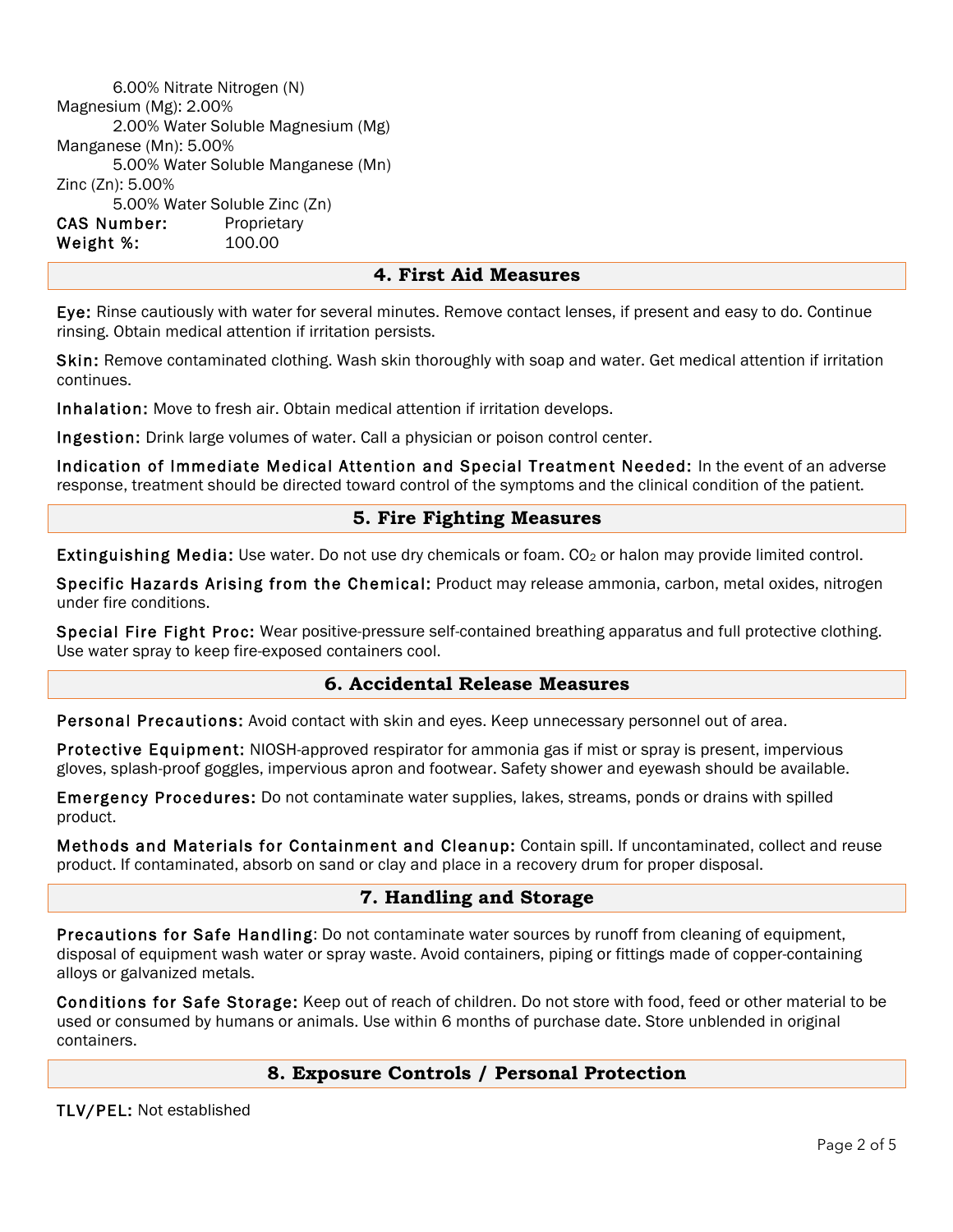Appropriate Engineering Controls: Local exhaust should be sufficient.

Personal Protective Equipment: NIOSH-approved respirator for ammonia gas if mist or spray is present, impervious gloves, splash-proof goggles, impervious apron and footwear. Safety shower and eyewash should be available.

# **9. Physical and Chemical Properties**

Odor/Appearance: Slightly pink liquid with slight acid odor.

Flash Point, 0F: Not flammable

Boiling Point, 0F: Not applicable

Melting Point (Freezing point), <sup>o</sup> C: <32 Degrees F

Vapor Pressure, mm Hg @ 20º C: Not applicable

Vapor Density: Not applicable

Solubility in Water: Soluble

Molecular Formula: Not applicable, formulated mixture.

Specific Gravity: 1.38-1.54

pH: 1

Flammable Limits (approximate volume % in air): Not applicable

Auto-ignition Temperature: Not applicable

Decomposition temperature: No information found

# **10. Stability and Reactivity**

Reactivity: May act as an oxidizer.

Chemical Stability: Stable

Hazardous Decomposition Products: Product may release toxic fumes and nitrogen oxides under fire conditions.

Hazardous Polymerization: Will not occur

Conditions to Avoid: Avoid high temperatures above 105 Degrees F., or greater acid contamination.

Incompatible Materials: Organic or other oxidizable materials, copper and brass, liquid phosphates.

# **11. Toxicological Information**

Acute Toxicity (Oral LD50): Will cause upset stomach.

Acute Toxicity (Dermal LD50): Severe skin irritant.

Acute Toxicity Inhalation LC50: Inhalation of gases or mist will irritate respiratory tract, mucus membranes, etc.

Likely Routes of Exposure: Skin, eyes, inhalation

Skin Irritation: Prolonged or repeated contact will irritate.

Eye Irritation: Liquid contact may irritate slightly. If mist is formed, it may also irritate slightly.

Skin Sensitization: No information found

Carcinogenic: Not listed by IARC, NTP or OSHA.

Chronic Effects: None currently known.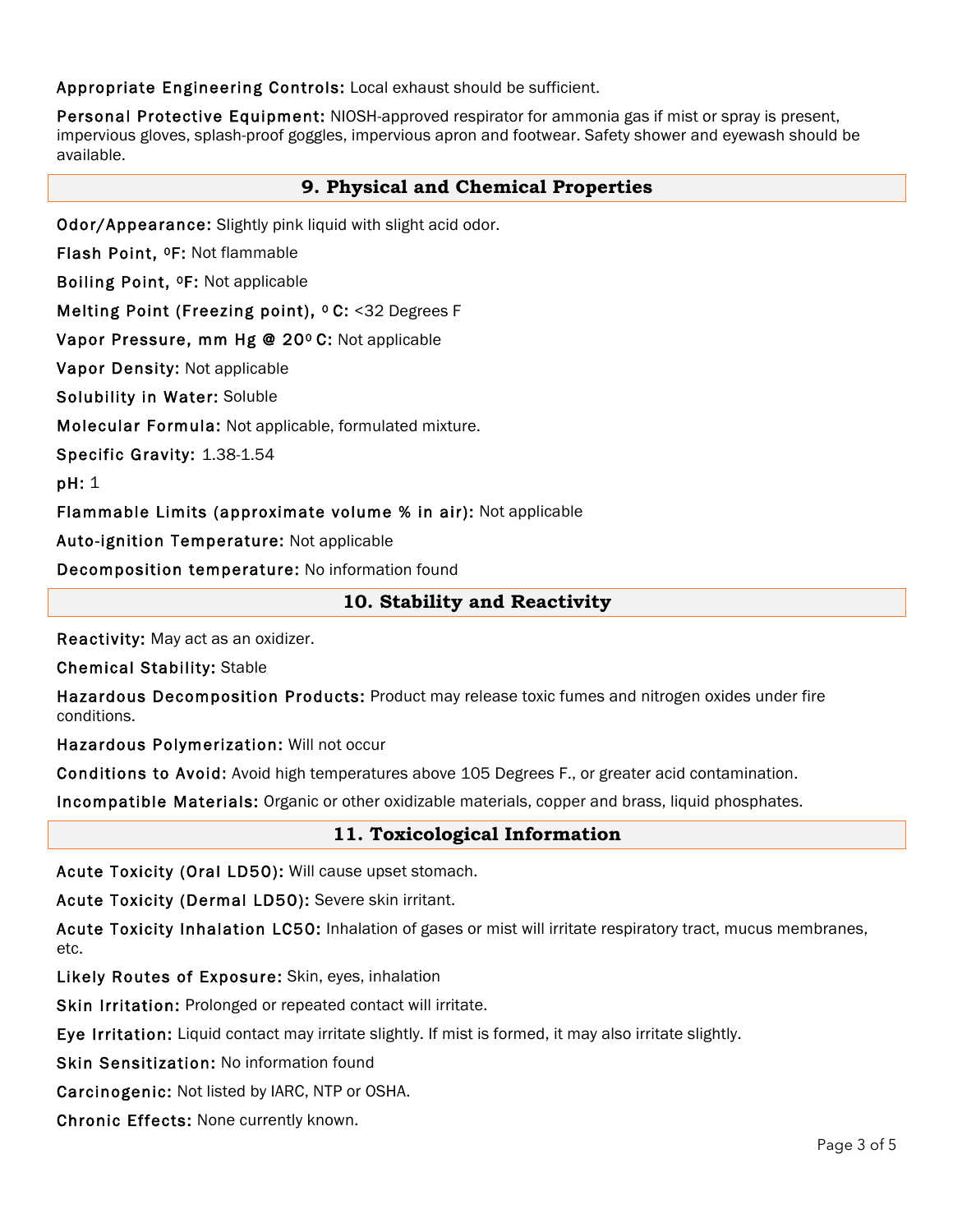Other Hazards: None currently known.

Long Term Effects: Prolonged exposure to manganese compounds may cause manganese poisoning.

# **12. Ecological Information**

Eco-toxicity: No information found

Persistence and Degradability: No information found

Bio-accumulative Potential: No information found

Mobility in Soil: No information found

Other Adverse Effects: Marine pollutant. Dangerous to marine life in high concentrations.

## **13. Disposal Considerations**

Waste Disposal Method: This material must be disposed of according to Federal, State or Local procedures under the Resource Conservation and Recovery Act. Product may be recovered and applied to the soil as a fertilizer source on crop land by using professional best management practices.

## **14. Transport Information**

UN Proper Shipping Name: Corrosive Liquid, Oxidizing N.O.S.

Transport Hazard Class: 8

UN Identification Number: UN 3093

Packaging Group: PG II

Environmental Hazards: No information found

Transport in Bulk: No information found



Special Precautions for Transportation: PLACARDS: Corrosive, **Oxidizer** 

Freight Classification: Fertilizing Compound, (Manufactured Fertilizer), Liquid, NOIBN (NMFC Item 68140, Sub 6, Class 70)

## **15. Regulatory Information**

## National Fire Protection Association Rating:

Health: 2 Fire: 0 Reactivity: 0 Rating Level: (4-Extreme, 3-High, 2-Moderate, 1-Slight, 0-Minimum)

## S.A.R.A Title III Hazard Classification (Yes/No): N

#### Immediate (Acute) Health: Y

Delayed (Chronic) Health: Y

Sudden Release of Pressure: N

Fire: N

Reactive: N

## **16. Other Information**

Date of Preparation/Revision: November 2, 2016

Disclaimer: The information contained in this SDS is by way of general comment only. Because conditions of use, suitability of product, and